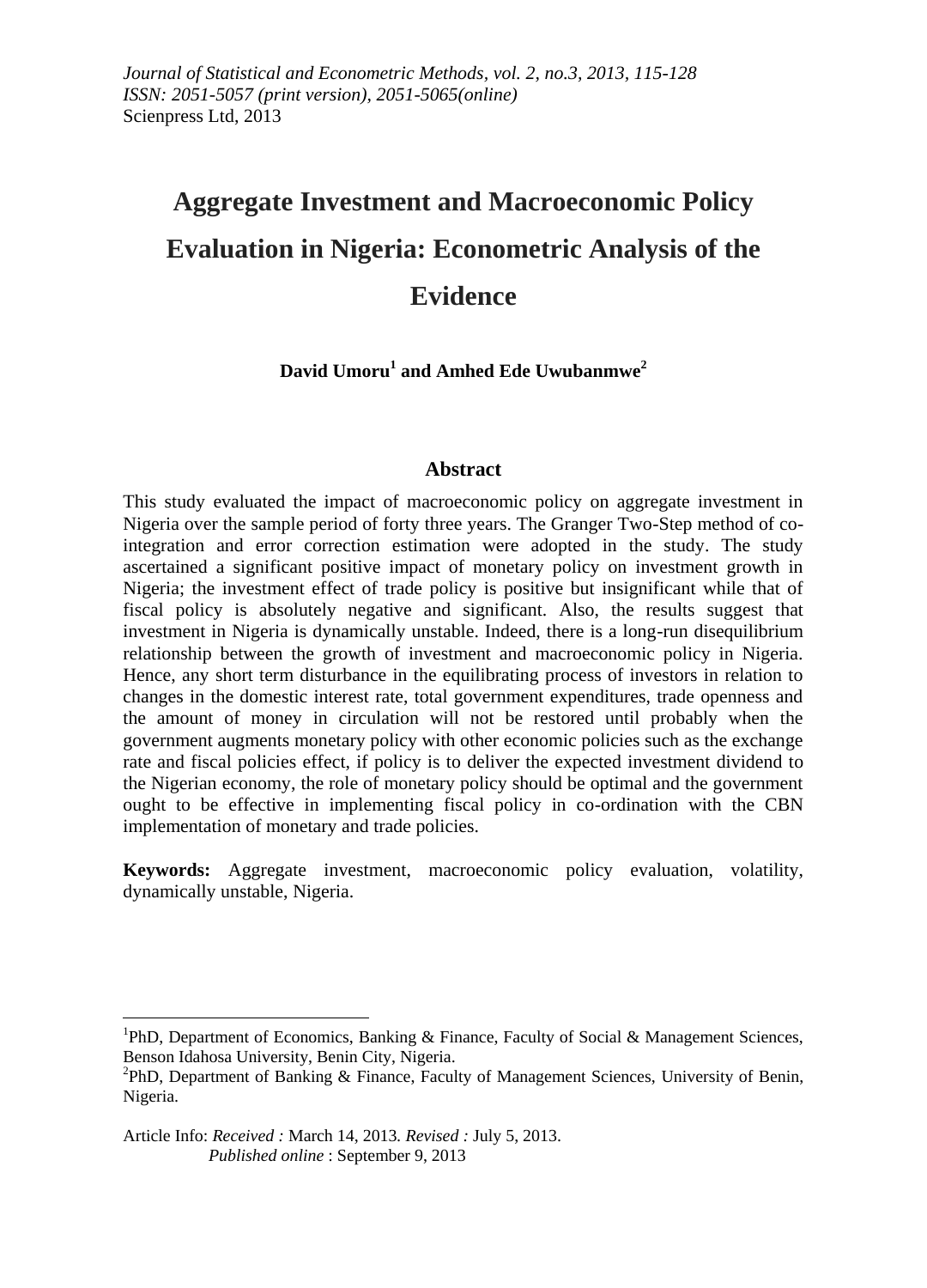## **1 Introduction**

World economies are driven by economic policies and the government is at the core of policy formulation. Such formulated policies are in theory and in practical, required to impact positively the economy, that is, on real economic variables such as aggregate investment<sup>3</sup> and real GDP. Macroeconomic policy uses a variety of tools to influence outcomes such as the demand for aggregate investment (Ojo, 1992, 1993, 2000; Mishikin, 2001). However, despite various actions adopted by the government in administering macroeconomic policy in Nigeria, there are still restrictions to the efficacy of policy. This is more evident in the wide discrepancy between policy targets and policy outcomes. In fact, the Nigerian government is yet to achieve a range of macroeconomic policy objectives. For example, the growth of aggregate investment in Nigeria is weak in spite of the inflows of foreign direct investment into the country. According to Apata (2007) and Adosoji (2010), the macroeconomic policy implemented in the Nigerian economy over the past years has been detrimental to and inconsistent with the developmental needs of the economy. This worry has exerted pressures on both fiscal and monetary authorities in Nigeria to re-evaluate their policies with the view of finding possible solutions (Iwayemi, 1995; Iyoha, 1998; Michal, 2013). The failure of macroeconomic policy as manifested in structural imbalances in Nigeria partly led to launch of the structural adjustment programme in 1986. The relevant research question to ask is has macroeconomic policy impacted significantly the trend and patterns of investment growth in Nigeria? In view of the foregoing, the study evaluates the impact of three macroeconomic policies namely, monetary policy, fiscal policy and trade policy on real aggregate investment in Nigeria. Section two discusses the trend and patterns of aggregate investment in relation to macroeconomic policy in Nigeria. Section three reviews related studies as regards the role of monetary policy on investment growth. Section four specifies the empirical model. The empirical results are analyzed in section five. Section six concludes the study.

 $3$ In the Keynesian phraseology, investment refers to a process of adding to capital equipment. According to Robison, investment is addition to capital. Investment is a flow concept. It encompasses all forms of capital outlay devoted to the procurement and addition to fixed capital assets (Soludo, 1998). To the classical economist, investment is as an activity of the firms while the government provides the enabling environment (Omotor, 2007). In effect, investment is the acquisition of asset such as stocks or bond as found in the stock market. It is therefore a transfer of existing assets. Different types of investment include; fixed inventories and replacement investments. Fixed investment is the investment in building structures and in office equipments. Inventories investment is the investment on stock of goods which have been produced by the firm but are not yet sold; and replacement investment is branch of investment that is made to replace worn out capital goods from their use in production activities.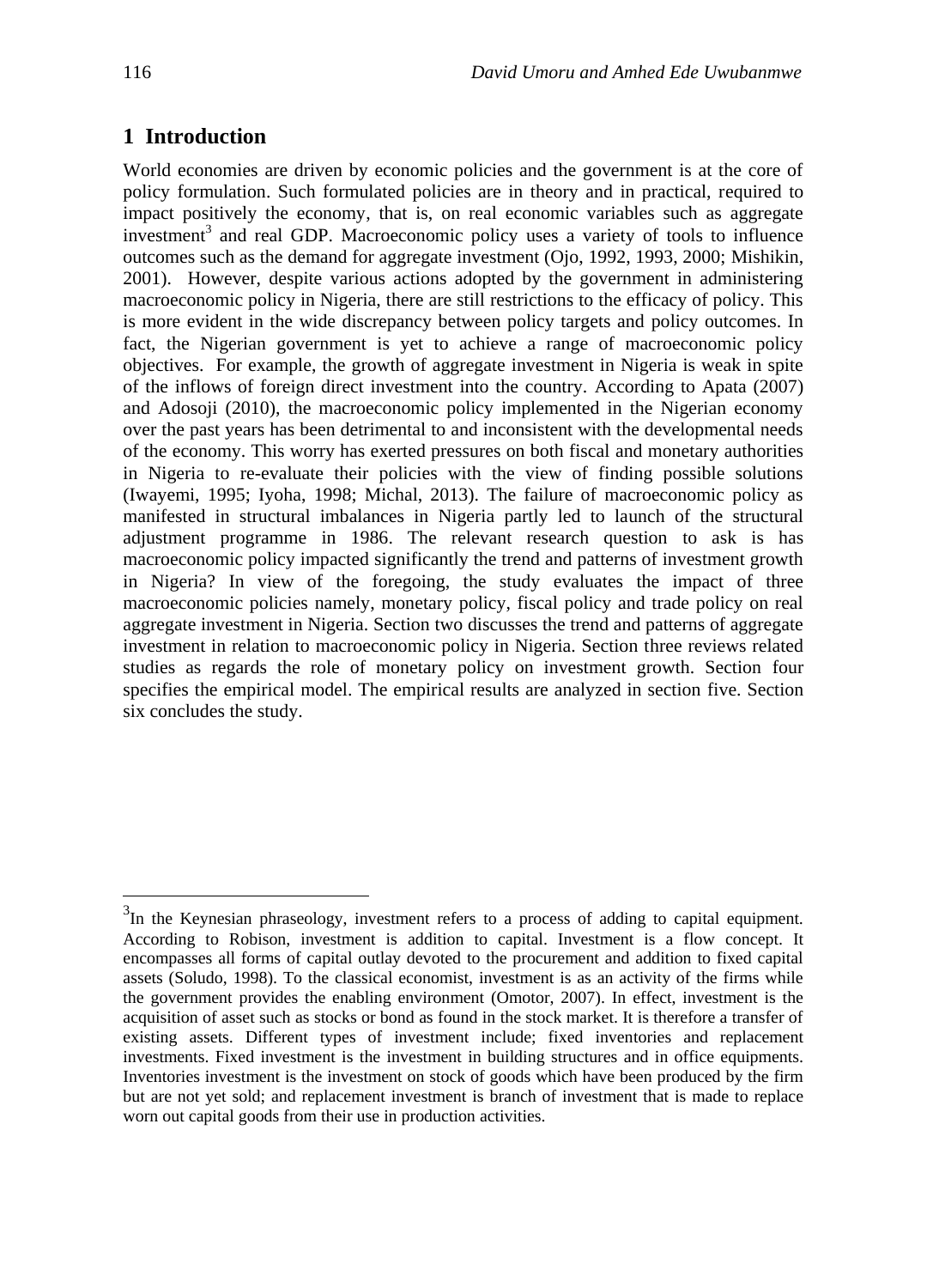# **2 Trends and Patterns of Aggregate Investment and Macroeconomic Policy Evaluation in Nigeria**

The Nigerian macroeconomic policy stance has been accommodating in recent time. Most of the parameters for evaluating policy performance include exchange rate stability, favorable balance of payments and trade flows, adequate capital formation, and low inflation. The demand for low inflation is highly desirous given that an economy will always work best with predictable prices. Sort of, the impact of policy is appositely evaluated within an atmosphere of financial stability. For this reason, the stability of the price level becomes the primary goal of macroeconomic policy in every nation. In what follows, low single digit inflation is so envisaged as the practical equal of the stability of price level. According to Sanusi (2013), Nigeria"s inflation rate hits 9.5 percent as at end of February, 2013. Being below the Federal Government"s target of 12.9 percent, the results of the monetary policy strategy are therefore self-evident (CBN, 2013). Capital formation grew from a negative value of -6.8 percent of GDP in 2008 to 6 percent in 2012. Once the prevailing macroeconomic policy is not friendly, foreign investors do not hesitate to withdraw funds from the domestic economy. The exchange rate volatility of the naira has been maintained at a plus and minus of 3 percent and there has been greater convergence of rates in the foreign exchange market. In 2012, the CBN found it desirous to protect the value of the naira; it reduced the net open positions of banks and introduced limited exchange controls. In fact, there has been an increase in the inflow of portfolio funds, that is, hot money to US\$12 billion (Omotor, 2007; Sanusi, 2012).

Between 1980 through to 1985, total government expenditure growth shows discretion in fiscal stimulus which according to Egwaikhide (2003) attributed to the pooled effects of the tax reforms and policy response to a sharp decline in crude oil prices as put across under the Economic Stabilization Act of 1982. In fact, the Nigerian economy embarked on the course of economic depression in the 1980s given the total collapse of crude oil prices in the international market. In what follows, fiscal deficits became mammoth due to excessive government spending. The peak of the fiscal policy shift was the implementation of the IMF and World Bank forcefully induced SAP in 1986. The SAP of 1986 led to a review in some macroeconomic policy related economic fundamentals. For example, the banking sector became deregulated, the determination of the Naira-US dollar exchange rate became more flexible and the trade sector was indeed liberalized. This led the CBN to broaden its monetary policy indicator. So, rather than set targets for the narrow money stock, the broad money stock became the principal monetary policy target. A case in point is that in 2001, narrow money target was 4.3 percent but rose by 28.1 percent<sup>4</sup> (Akingtoye, 2006). The same pattern of failure is observed for broad money stock. There has been a problem also hitting the inflation target. There is relatively an ample difference between policy targets and policy outcomes. For example, the target for inflation in 2007 was 7 percent but the performance was about 19 percent. However, despite the increase in the velocity of circulation of money, growth in intermediate aggregates of money supply has been low-keyed, while inflation is yet to be kept relatively under control. Indeed, regardless of the reforms in financial sector, the capability of macroeconomic policy to achieve policy objectives further deteriorated and

 $4$  It is particularly noteworthy that the excessive growth of monetary aggregates was often reflected in high and unstable domestic price level, thus lending support to Friedman"s proposition that inflation is always and everywhere a monetary phenomenon (Umoru, 2013).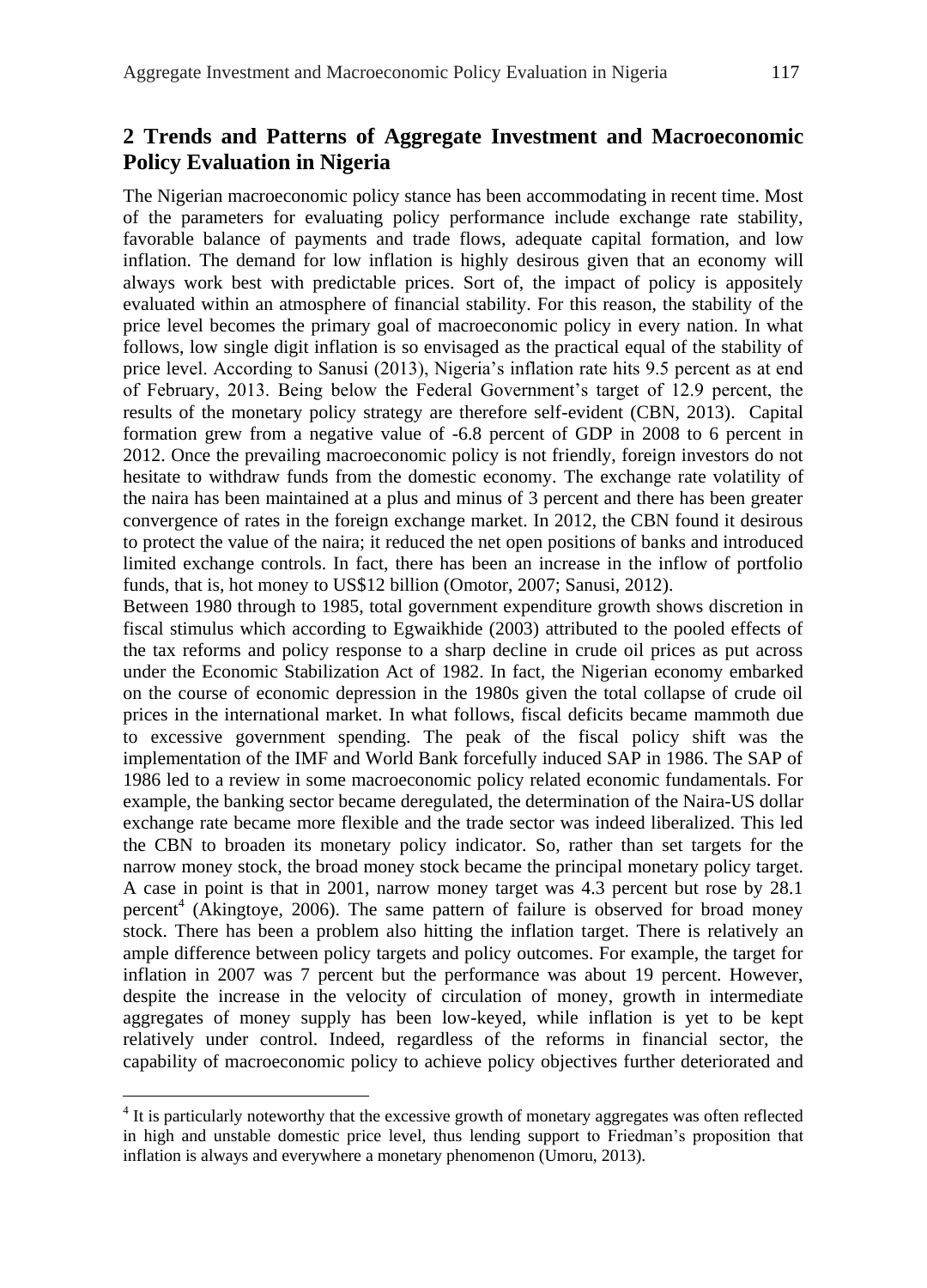inflationary pressures became intensified (Olaloye and Ikhide, 1995; Soludo, 1998; Guobadia, 2002). These resulted in a deeper collapse in the growth of the real sector of the domestic economy and the snowballing effect on aggregate investment now became a moribund.

Table 1 shows the dissatisfaction with the capability of monetary policy strategy at each stage to achieve its target objectives of price stability and hence minimal inflation. The upshot is that most of the policies pursued culminated in poor macroeconomic outcomes such as aggregate investment as actual performances have in the overall fallen below specified targets. As it were, investment has been generally volatile. According to Oyejide (2002), through the OMO activities, the CBN directly change the level of banks" cash reserves and consequently openly induce changes in the level of interest rates which in turn leads to changes in the terms and availability of credit and ultimately money supply. Due to concern of the adverse effects of high interest rates<sup>5</sup> on the growth of productive investment in the country, early in 1992 interest rates were deregulated but reversed in 1993 (Nnanna, 2002; Nkoro, 2003). In the main, it would be observed that the problem of the Nigerian economy is that macroeconomic policies have been inconsistent and aggregate investment has been on a lower profile. A succinct profile of the Nigerian economy is also provided in Table 2. What is made evident is the fact that while external debt amounted to US\$8.3 billion, external reserves only amounted to US\$59,686 million. The agony is that the Nigerian economy is been grown by borrowing.

| No                      | Policy Period                                                                       | Key Elements of Policy Management                                                                                                                                                                                                                                                                                                                                                                                                                                                                                                                                                                                  |  |  |  |  |
|-------------------------|-------------------------------------------------------------------------------------|--------------------------------------------------------------------------------------------------------------------------------------------------------------------------------------------------------------------------------------------------------------------------------------------------------------------------------------------------------------------------------------------------------------------------------------------------------------------------------------------------------------------------------------------------------------------------------------------------------------------|--|--|--|--|
| $\mathbf{1}$            | Period of Direct<br>Control<br>$(Pre-$<br>SAP)                                      | direct monetary control prevailed throughout the period prior<br>to the adoption of the structural adjustment programme;<br>key ingredients of the policy framework include: sectoral<br>credit allocation, credit ceilings and cash reserve requirements,<br>administrative fixing of interest and exchange rates and<br>imposition of special deposits.<br>monetary targets were hardly ever realized; Strategy created<br>distortions in resource allocation                                                                                                                                                    |  |  |  |  |
| $\mathbf{2}$            | Period<br>of<br>Indirect<br>Monetary<br>Framework-<br>short-term<br>$(1986 - 2001)$ | use of market instruments in monetary management;<br>adoption of monetary targets and instruments over a one-year<br>period for the $1986 - 2001$ period;<br>Nigerian treasury bills (NTBs) was the main instrument open<br>market operations during the period;<br>complementary instruments included the adoption liquidity<br>ratio, cash reserve requirements, discount window operations,<br>mandatory sales of NTBs, 200% cover of forex demand at the<br>AFEM with NTBs etc. Proactive adjustment of MRR in trying<br>to manage liquidity conditions helped in the deregulation of<br>interest rate policy. |  |  |  |  |
| $\overline{\mathbf{3}}$ | of<br>Period<br>Indirect<br>Monetary                                                | a two year period put in place for monetary targets and<br>instruments.<br>the adoption of the time fame is predicated on some guess of a                                                                                                                                                                                                                                                                                                                                                                                                                                                                          |  |  |  |  |

Table 1: Monetary Policy Episodes in Nigeria, 1986 -2011

<sup>5</sup> An upper limit of 21 percent was imposed on lending rates in 1991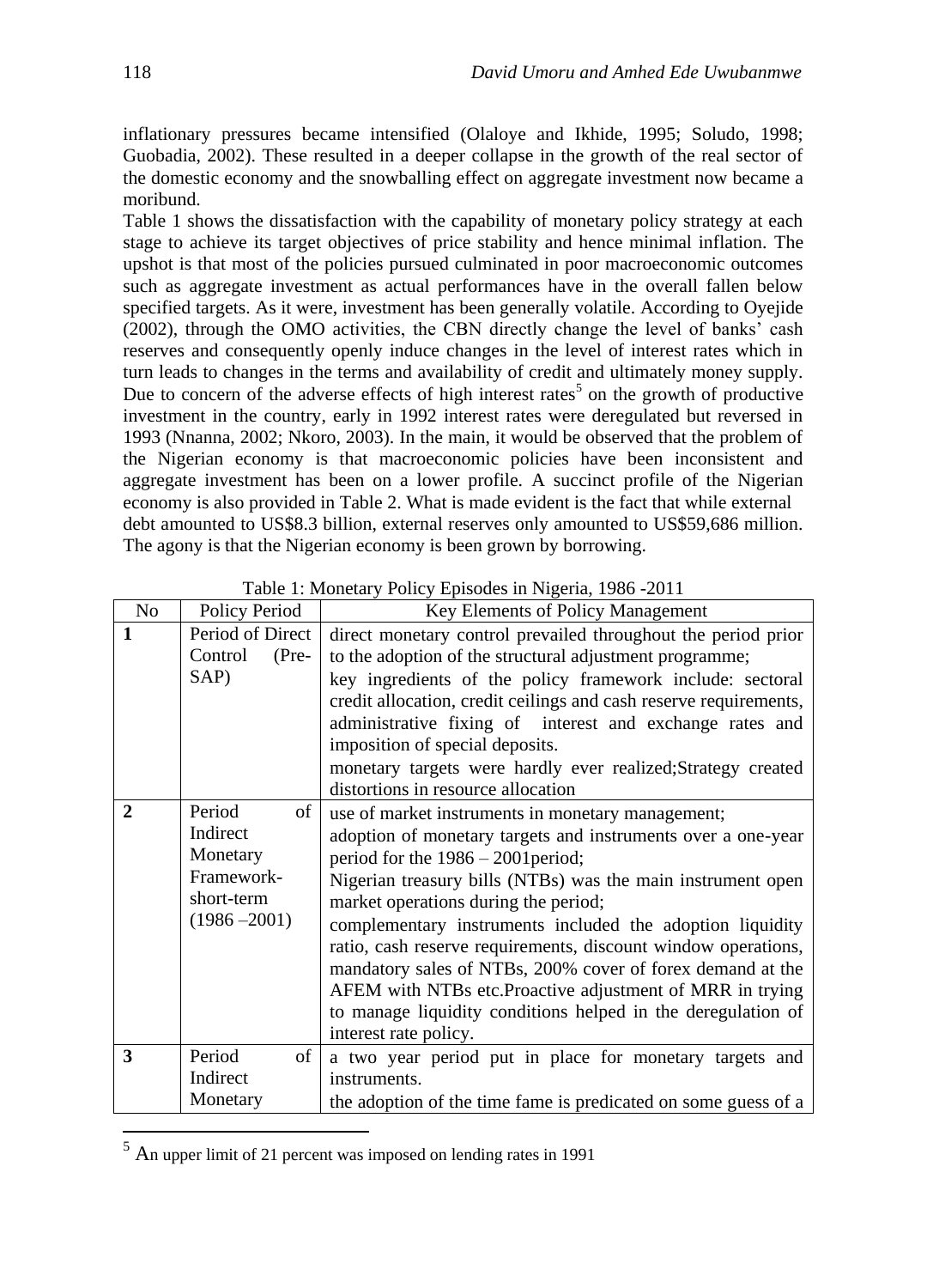|                         | Framework        | transmission time lag of about 24 months within which         |  |  |  |  |  |
|-------------------------|------------------|---------------------------------------------------------------|--|--|--|--|--|
|                         | Medium-term      | monetary policy is expected to affect its ultimate objective. |  |  |  |  |  |
|                         | $(2002 - 2006).$ | policy was subject to bi-annual reviews.                      |  |  |  |  |  |
|                         |                  | the main instruments of monetary policy management include    |  |  |  |  |  |
|                         |                  | open market operations, reserve requirements, discount        |  |  |  |  |  |
|                         |                  | window operations, foreign exchange market intervention as    |  |  |  |  |  |
|                         |                  | well as the movement of public sector deposits in and out of  |  |  |  |  |  |
|                         |                  | commercial banks.                                             |  |  |  |  |  |
|                         |                  | consolidation and recapitalization of banks was               |  |  |  |  |  |
|                         |                  | introduced to strengthen the financial sector and consolidate |  |  |  |  |  |
|                         |                  | the gains of                                                  |  |  |  |  |  |
|                         |                  | policy.                                                       |  |  |  |  |  |
|                         |                  | tight exchange rate band of plus/minus 3%                     |  |  |  |  |  |
|                         |                  | two week maintenance period of cash reserve in addition to    |  |  |  |  |  |
|                         |                  | movement.                                                     |  |  |  |  |  |
| $\overline{\mathbf{4}}$ | Post-Banking     | following persistence of excess liquidity in spite of all the |  |  |  |  |  |
|                         | Consolidation    | above a review became necessary and include: zero tolerance   |  |  |  |  |  |
|                         | $(2006 - 2011)$  | on ways and means advances, gradual rundown of CBN            |  |  |  |  |  |
|                         |                  | holding of TBs, aggressive liquidity mop-up operations-       |  |  |  |  |  |
|                         |                  | frequent OMO sales supported by discount window               |  |  |  |  |  |
|                         |                  | operations, unremunerated reserve requirements, increased     |  |  |  |  |  |
|                         |                  | coordination between the Bank an the fiscal authorities,      |  |  |  |  |  |
|                         |                  | restructuring of debt instruments into longer tenor debts,    |  |  |  |  |  |
|                         |                  | increased deregulation of forex market etc.                   |  |  |  |  |  |

Source: Economic Reflections, Vol. B. No. 22, Aug. 2008

|                                            | $14000$ $2.19$ special, $2101$ $1.01$ |        |        |        |        |
|--------------------------------------------|---------------------------------------|--------|--------|--------|--------|
| Nigeria: Economic Indicators               | 2004                                  | 2005   | 2006   | 2007   | 2008   |
| GDP (US\$ billions)                        | 72.1                                  | 103.3  | 125.8  | 141.7  | 179.7  |
| GDP at market prices (N billion)           | 9,575                                 | 13,557 | 16,187 | 17,822 | 21,440 |
| Real GDP growth (%)                        | 6.4                                   | 6.5    | 6.0    | 6.2    | 6.8    |
| Consumer price inflation                   | 15                                    | 17.9   | 8.2    | 5.4    | 11.5   |
| (average %)                                |                                       |        |        |        |        |
| Population (million)                       | 134.6                                 | 137.5  | 140.4  | 143.3  | 146.3  |
| Exports (US\$ million)                     | 36,890                                | 50,162 | 59,144 | 61,800 | 76,277 |
| Imports (US\$ million)                     | 19442                                 | 25639  | 31113  | 38787  | 44880  |
| Current-account balance (US\$)             | 4,319                                 | 8,021  | 13,796 | 2,197  | 4,771  |
| million)                                   |                                       |        |        |        |        |
| Total external debt (US\$                  | 37.9                                  | 22.2   | 7.7    | 7.8    | 8.3    |
| billions)                                  |                                       |        |        |        |        |
| <b>Total International Reserves (US\$)</b> | 16,956                                | 28,280 | 42,299 | 51,334 | 59,686 |
| million)                                   |                                       |        |        |        |        |
| Exchange rate (N: US\$) (Local             | 132.89                                | 131.27 | 128.65 | 125.81 | 119.28 |
| currency is Naira)                         |                                       |        |        |        |        |

Table 2: Nigeria, Brief Profile

Source: IMF"s International Financial Statistics Yearbook, 2009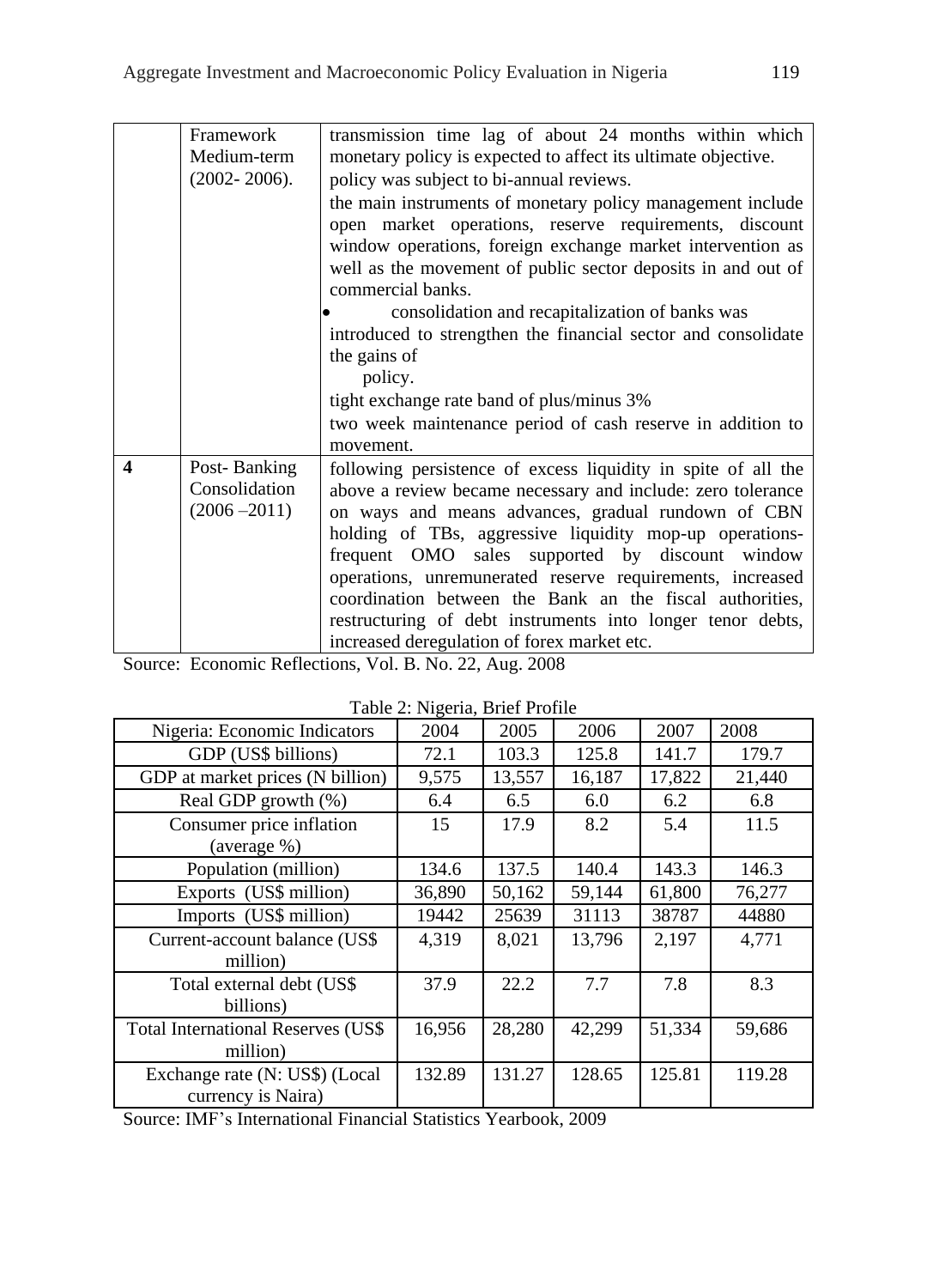# **3 Empirical Studies on the Investment Effects of Macroeconomic Policy: The Earlier Evidence**

The empirical literature on the effect of macroeconomic policy on investment growth abound. Notable in this regard is the empirical work of Jensen, Mercer and Johnson (1996), Tylor (1998), Deutsche (2002), Chatelain and Tiomo (2001), Gaiotti and Generale (2001), Butzen et al., (2001), Valderrama (2001), Lünnemann and Mathä (2001), Mojon et al. (2001), Obadan and Odusola (2001), Chirinko and Kalckreuth (2002), Schmitt-Grohe and Uribe (2002), Nkoro (2003), Schmitt-Grohe and Uribe (2004a, 2004b, 2004c). A consensus arrived at in the literature is that monetary contractions also reduce the growth of investment more for highly leveraged firms than for less leveraged firms. In addition, monetary policy has a direct impact on firms" expenses on short-term debt. According to Jensen, Mercer and Johnson (1996), a monetary contraction will increase interest expenses and reduce firms" net cash flows directly. Indeed, monetary contractions are typically associated with declining asset prices which reduce the value of borrowers" collateral. Hence, changes in monetary policy are expected to have stronger effects on investment for highly leveraged firms than for less leveraged firms (Mojon et al., 2001). Macroeconomic policy often fuels spending and investment resulting in higher profits for business. Thus, as stock prices increase, firms find themselves with more capital to invest. This in turn stimulates higher stock prices. In the view of Chatelain et al. (2001), the investment behaviour of small firms does not exhibit significantly higher cash-flow sensitivity than that of large firms, the large magnitude of the cash-flow effect. The study by Deutsche (2002) finds no significant differences between the investment behaviour of large and small firms in Germany. A notable interpretation of his results is the fact that the German financial system can best be described as an house banks<sup>6</sup>.

# **4 Empirical Model**

In this section of the paper, a Bounds model specification of short-run dynamics of investment in relation to macroeconomic policy adjustment in Nigeria is embarked upon. The macroeconomic effect is measured by the effects of monetary policy, fiscal policy and trade policy. Monetary policy, fiscal policy and trade policy are measured by broad money supply and interest rate, total government expenditure and trade openness. The specification in its functional form expresses investment as a function of monetary policy variables:

 $GNV = F (INT, MSS, TGE, PON)$  (1)

 $\overline{a}$ 

Where GNV is the share of aggregate investment in national output in Nigeria, INT is the prime lending rate, MSS is the  $M_2$  broad monetary aggregate, TGE is total government expenditure, PON is measure of trade openness calculated as ratio of the sum of exports and imports to national<sup>7</sup> output (real GDP) and GDP is a measure of the level of economic

 $6$  The term house bank is used to denote a credit institution which enters into a long-term business relationship with a company on the basis of extensive insurance against liquidity shortfalls and sharp fluctuations in refinancing costs.

<sup>7</sup> National output is measured by *GDP* at current market prices.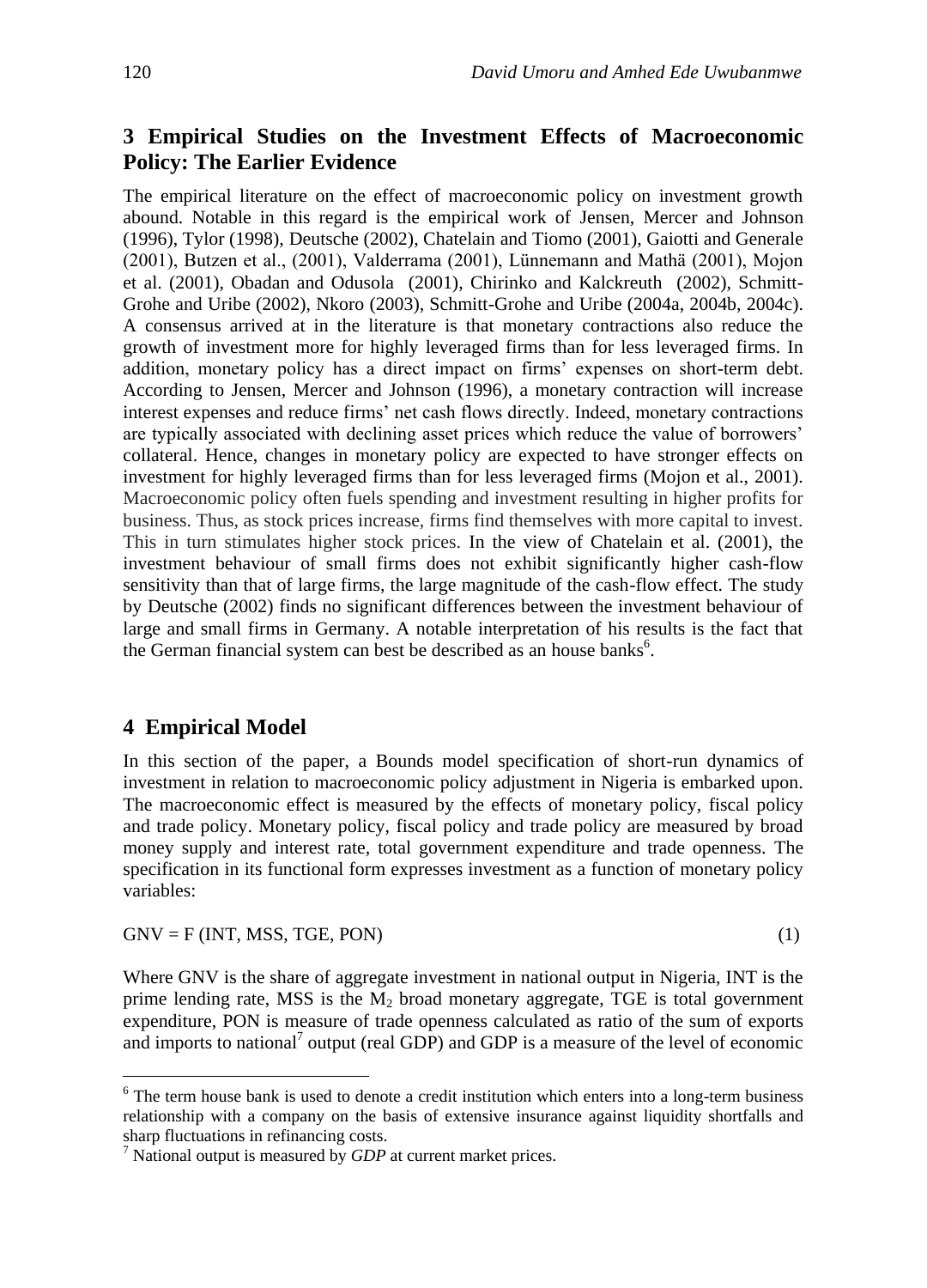activities in the country (Ekpo. The dual logarithmic relationship of the model is thus specified as:<br> *LnGNV* =  $\ell_0 + \ell_1 LnINT_t + \ell_2 LnMSS_t + \ell_3 LnTGE_t + \ell_4 LnPON_t + \mu_t$  (2) specified as:

$$
Ln GNV_{t} = l_0 + l_1 LnINT_t + l_2 LnMSS_t + l_3 LnTGE_t + l_4 LnPON_t + \mu_t
$$
\n(2)

Specificating equation (2) as a dynamic model, that is, an autoregressive distributed lag  
\n(ARDL) of the k<sup>th</sup> order, we have that:  
\n
$$
LnGNV_{i} = \ell_{0} + \sum_{j=1}^{k} \ell_{1j} LnGNV_{t-j} + \sum_{j=0}^{k} \ell_{2j} LnINT_{t-j} + \sum_{j=0}^{k} \ell_{3j} LnMSS_{t-j} + \sum_{j=0}^{k} \ell_{4} LnTGE_{t-j} + \sum_{j=0}^{k} \ell_{5} LnPON_{t-j} + \mu_{t}
$$
\n(3)

Equation (3) take on lag values at  $i =1$  and  $i =2$  for the explained variable and the explanatory variable respectively. This technicality is required because of the need to include the contemporaneous values that captures the error correction representation which is of the form:  $\frac{1}{2}$ **n**:<br> $\sum_{k=1}^{k} a_k = a_k$  $\frac{1}{k-1}$ 

explanatory variable respectively. This technically is required because of the need to  
include the contemporaneous values that captures the error correction representation  
which is of the form:  

$$
\Delta LnGNV_{i} = \ell_{0} + \sum_{j=1}^{k-1} \ell_{1j} \Delta LnGNV_{i-j} + \sum_{j=0}^{k-1} \ell_{2j} \Delta LnINT_{i-j} + \sum_{j=0}^{k-1} \ell_{3j} \Delta LnMSS_{i-j} + \sum_{j=0}^{k-1} \ell_{4j} \Delta LnTGE_{i-j} + \sum_{j=0}^{k-1} \ell_{5j} \Delta LnPON_{i-j} - \delta [LnGNV_{i-1} - \lambda_{0} - \lambda_{1} LnINT_{i-1} - \lambda_{2} LnMSS_{i-1} - \lambda_{3} LnTGE - \lambda_{4} PON_{i-1}] + \mu_{i}
$$
(4)

The term in square bracket represents the error correction term [ECT], so that we can

The term in square bracket represents the error correction term [ECT], so that we can obtain the reduced form error correction investment model as:  
\n
$$
\Delta LnGNV_{t} = \ell_0 + \sum_{j=1}^{k-1} \ell_{1j} \Delta LnGNV_{t-j} + \sum_{j=0}^{k-1} \ell_{2j} \Delta LnINT_{t-j} + \sum_{j=0}^{k-1} \ell_{3j} \Delta LnMSS_{t-j} + \sum_{j=0}^{k-1} \ell_{4j} \Delta LnTGE_{t-j} + \sum_{j=0}^{k-1} \ell_{5j} \Delta LnPON_{t-j} - \delta [ECM_{t-1}] + \mu_t
$$
\n(5)

Equation (5) captures the short-run dynamics of the growth of aggregate investment in relation to variations in monetary policy in Nigeria. In the ARDL of the  $k<sup>th</sup>$  order,  $\delta$  is the speed of adjustment,  $\ell_0, \ell_1, \ell_2, \ell_3, \ell_4$  and  $\ell_5$  are the parameters to be estimated. Predominantly,  $\ell_0$  is the intercept that is, the value which investment would take if every other explanatory variable was equated to zero and  $\mu$  is a well behaved disturbance term. In this paper, we employ the Granger Two-Step co-integration and error correction methodology to evaluate the aggregate investment effects of macroeconomic policy adjustment in Nigeria. As long as the variables in the ARDL model are stationary, a co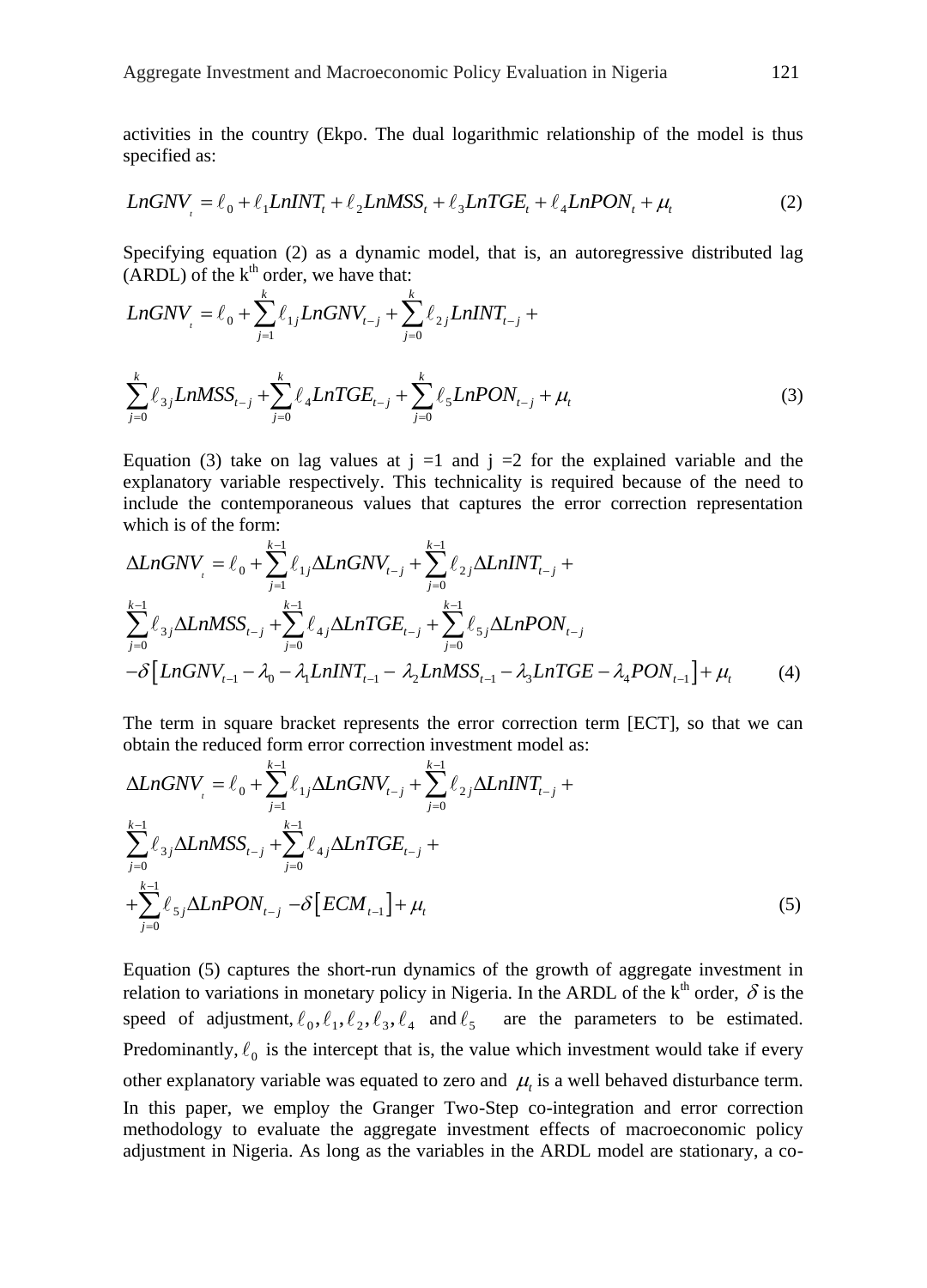integrating relationship is possibly determined (Gujarati, 2005). Thus, if the growth rate of aggregate investment exceeds its long-run equilibrium value at time t-1, the error correction term takes on a positive weight and hence, a positive sign. Accordingly, the required adjustment at time t will be for  $\delta$  to dampen the effect of such investment growth towards its steady state path. This is the reason why  $\delta$  must be accorded a negative sign (Maddala, 1998). The time series data on the variables were sourced from the Central Bank of Nigeria's statistical bulletin over the sample period from 1970 through to 2012. The frequency of our data is annual. So, given the time scope and the annual frequency of the data, all variables have forty-three observations.

#### **5 Empirical Analyses of Regression Results**

#### **5.1 Unit Root Test Results: The Analysis**

Unit root test involves the test of stationarity for variables used in regression analysis. The importance of stationarity of time series used in regression borders on the fact that a non stationary series is not possible to generalize to other time periods apart from the present. This makes forecasting based on such time series to be of little practical value. Moreover, regression of non-stationary time series data on other non-stationary time series data may produce spurious regression [Gujarati (2004)]. Both the Augmented Dickey Fuller [ADF] and the Phillip-Perron [PP] tests for unit roots are employed in the unit root test. For the purpose of brevity, only the first difference results are reported. It may be noted that if results in first differences are stationary, then the time series actually possess unit roots. Table 3 presents result of the unit roots tests in first differences. Considering the ADF tests, the result shows that the ADF test statistics for interest rate, exchange rate and money supply are all greater than the 5 percent critical ADF values. It was found that all the variables of the study exhibit unit root processes. In other words, the variables were all non-stationary at levels but rather stationary at their first difference. In this scenario, the variables are all integrated of order one,  $[I(1)]$ , this indeed, necessitated the test for co integration. This implies that they are each stationary. The ADF statistics for investment and trade openness are however less than the 5 percent critical value of -3.556 in absolute value. However, a close look at the Phillip-Perron tests of unit roots shows that each variables has statistic values that are greater than the 5 percent critical value of - 3.55.1.Thus, based on this result, we would accept the hypothesis that unit roots exists for each of the variables.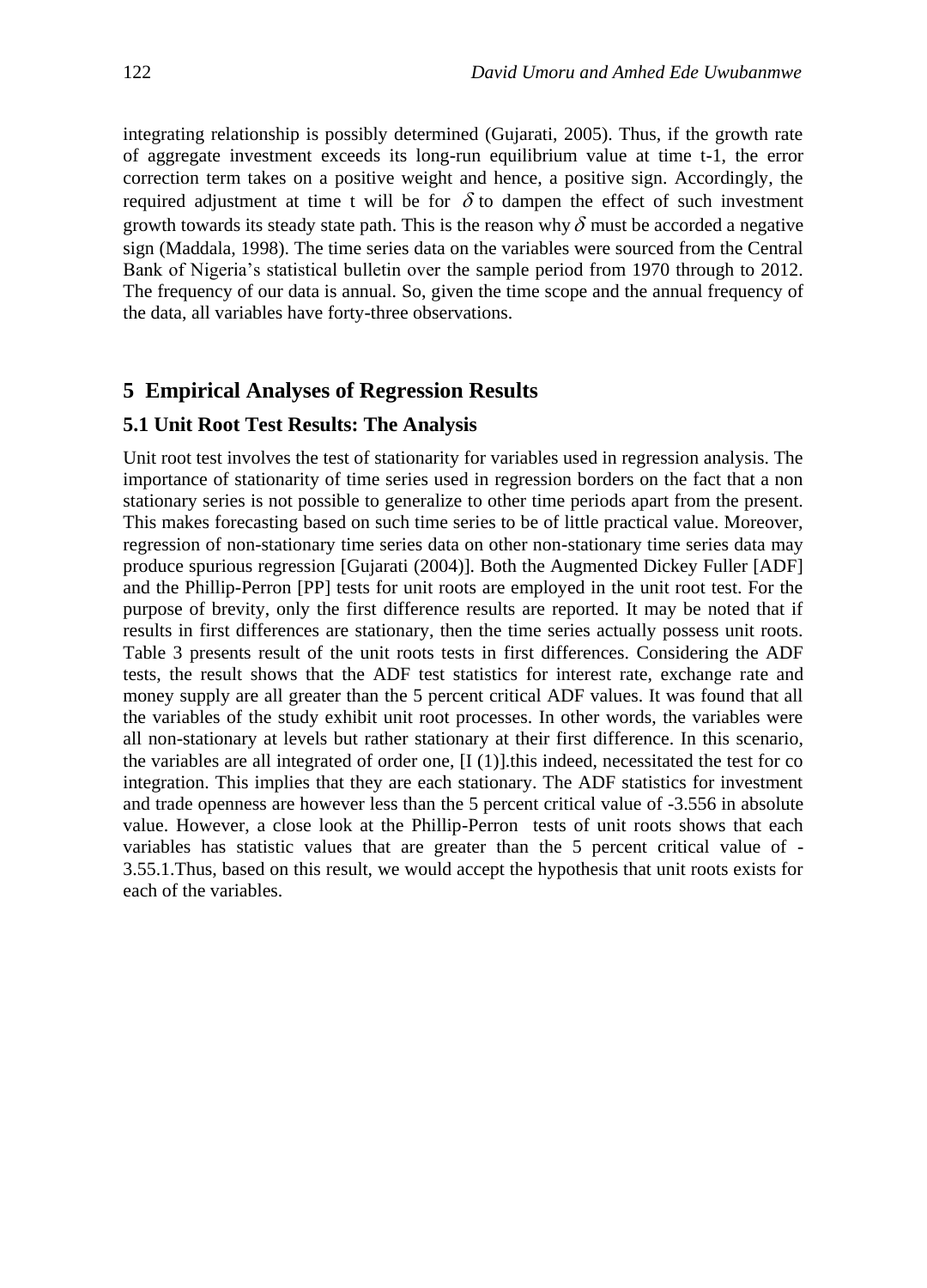| <b>Variables</b> | <b>ADF Test Statistic</b> | <b>Phillips-Peron Test Statistic Decision</b> |      |
|------------------|---------------------------|-----------------------------------------------|------|
| <b>GNV</b>       | $-0.4678$                 | $-2.6458$                                     | I[1] |
| D(GNV)           | $-10.904***$              | $-11.675***$                                  |      |
| <b>INT</b>       | $-1.8422$                 | $-1.4328$                                     | I[1] |
| D(INT)           | $-6.4464***$              | $-8.4682***$                                  |      |
| <b>MSS</b>       | $-2.2224$                 | $-2.4242$                                     | I[1] |
| D(MSS)           | $-12.050***$              | $-15.045***$                                  |      |
| <b>TGE</b>       | $-0.2224$                 | $-1.2324$                                     | I[1] |
| D(TGE)           | $-5.8966$ ***             | $-12.062***$                                  |      |
| <b>PON</b>       | $-1.8888$                 | $-2.9862***$                                  | I[1] |
| D(PON)           | $-15.333***$              | $-24.226***$                                  |      |

Table 3: Unit Root Test Results based on ADF and Phillips-Peron Methods

ADF critical value  $\omega$  1% = -3.658, ADF critical value  $\omega$  5% = -2.966, Phillips-Peron critical value @ 1% = -3.626, Phillips-Peron critical value @ 5% = -2.954 Note: \*\*\* (\*\*) denotes significance at the 1% and 5% levels respectively. D indicates the first difference operator.

## **5.2 Co integration Test Results Analyzed**

The results of the co-integration test are reported in Table 4**.** The Granger two-step co integration procedure is used in this test. Under this approach, we ran an OLS regression and the residuals generated from such estimation were tested for stationarity using the ADF and PP tests statistic(s). From the results, it is seen that the both the ADF and PP test statistic(s) are greater than the one percent critical values. This renders the residuals stationary. Indeed, the result shows stationary residuals with the implication that the variables in the study are co-integrated. In effect, a long run relationship exists between the aggregate investment, interest rate, exchange rate, money supply and the level of economic activities in Nigeria.

| Table 4. Co-integration Test Results based on Engle-Granger Two-Step Method |                 |                                              |  |                 |  |  |
|-----------------------------------------------------------------------------|-----------------|----------------------------------------------|--|-----------------|--|--|
| Variable                                                                    | <b>ADF</b> Test | Critical Value @<br><b>PP Test Statistic</b> |  | <b>Critical</b> |  |  |
|                                                                             | Value           |                                              |  |                 |  |  |
| @ $1\%$                                                                     |                 |                                              |  |                 |  |  |
| $-5.828***$<br>$-3.495$<br>$-18.466***$<br>Residual Series(-1)<br>$-6.695$  |                 |                                              |  |                 |  |  |
| *** indicates stationarity at the 1% critical value for both the ADF and PP |                 |                                              |  |                 |  |  |

Table 4: Co-integration Test Results based on Engle-Granger Two-Step Method

## **5.3 Analysis of Dynamic Results**

The error correction model [ECM] is used to analyze the dynamic relationship among the variables in the study. The ECM was subjected to the least squares estimation of the variables in first differences. The dynamic analysis of the result is within the context of one period lagged error term. The error correction results are estimated for both unadjusted and adjusted samples. The results are presented in Table 5. The results of the unadjusted sample are statistically robust considering the goodness of fit of about 0.86.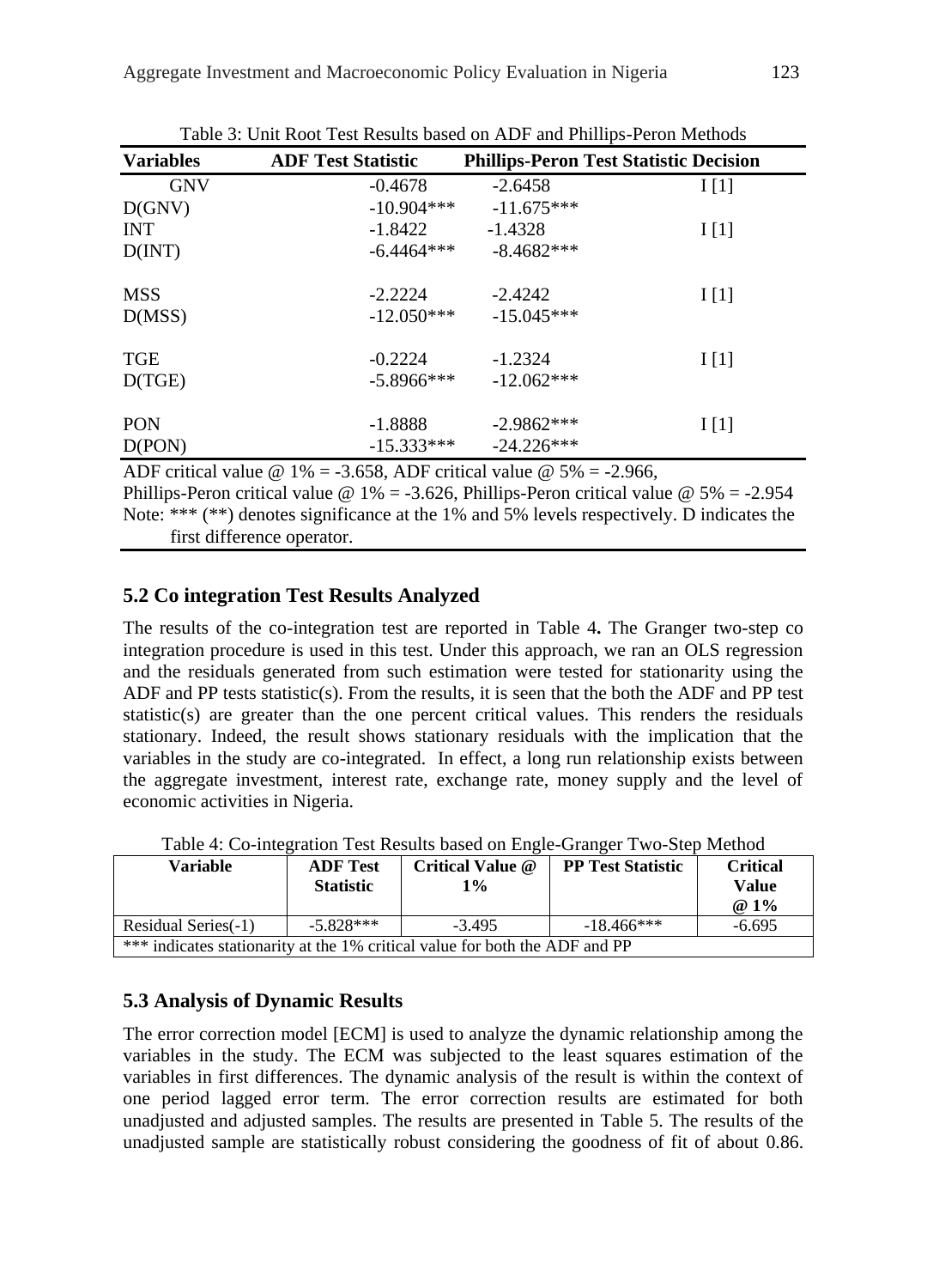This indicates that about 86 percent of the systematic variations in investment are explained by the four explanatory variables and the error correction term. The F-statistic, 15.9 easily passes the significance test even at the 1 percent level. Thus, we accept that a significant linear relationship exists between the dependent variable and all the independent variables combined. A close examination of each individual coefficient of the explanatory variables reveals that only the coefficient of fiscal policy exhibits some level of irregularities in terms of sign. The significance test shows that only the coefficients of money supply and interest rate are significant at the one percent level. Although the coefficient of fiscal policy as measured by total government expenditures passes the significance test at the 5 percent level, it effects on investment is negative. The coefficients of other explanatory variables determinately fail the significance test even at the five percent level. The results thus indicate that only money supply has significant positive impact on gross investment in Nigeria. The insignificance of the error correction term in addition to its positive coefficient as obtained in the estimation exercise demand reasoned explanation. This result points to the fact that restoration to equilibrium will not be achieved in the long run whenever a temporary disturbance occurs in the system. In order to obtain more representative relationship, the trade policy variable (openness) was dropped from the model because of its highly insignificant coefficient. This necessitated the error correction estimation of the adjusted sample. Relatively, the empirical results are remarkable. Thus, over 72 percent of total variation in investment is now explained by joint variations in the three explanatory variables. The F-statistic is also high and statistically significant at the one percent level. This implies that we cannot reject the hypothesis of a significant linear relationship between investment, interest rate, exchange rate (a measure of external balance), and money supply.

In terms of the estimated coefficients of the explanatory variables, the result shows that all the coefficient signs conform to theoretical expectation. As in the case of the unadjusted sample, both coefficients of money supply and interest rates had significant impact on investment. As expected, money stock wields positive impact while interest rate exerted negative impact on aggregate investment expenditure. The results show that investment decisions are determined by monetary policy through the interest rate channel. Indeed, the estimated results validate the notion that investment is always significantly affected by the interest rate structure. In particular, the statistical significance of the coefficients of interest rate and money supply upholds the fact that monetary policy rests on the relationship between the rates of interest in an economy, that is, the price at which money can be borrowed, and the total money stock. The CBN has the ability to alter the stock of money and accordingly influence the interest rate to achieve policy goal of revitalizing investment in the country. However, the coefficient of the one-period lagged residuals [the error correction term] is positive instead of the expected negative sign. This mark the second phase of the statistical irregularity of the error correction term. The estimated results show that monetary policy is the most effective policy that induces investment in the Nigerian economy. This indeed could be reflecting the policy target for the nominal money stock in order to minimize the negative effects of the inflationary pressures in the economy. The investment effect of trade policy is positive but insignificant while that of fiscal policy is absolutely negative. This can be traced to negative effects of the fiscal policy restraints. As it were, the inconsistent result is indicative of system instability. Indeed, any short term disturbance in the equilibrating process of investors in relation to changes in the domestic interest rate, exchange rate of the Nigerian naira vis-à-vis the US dollar and the amount of money in circulation will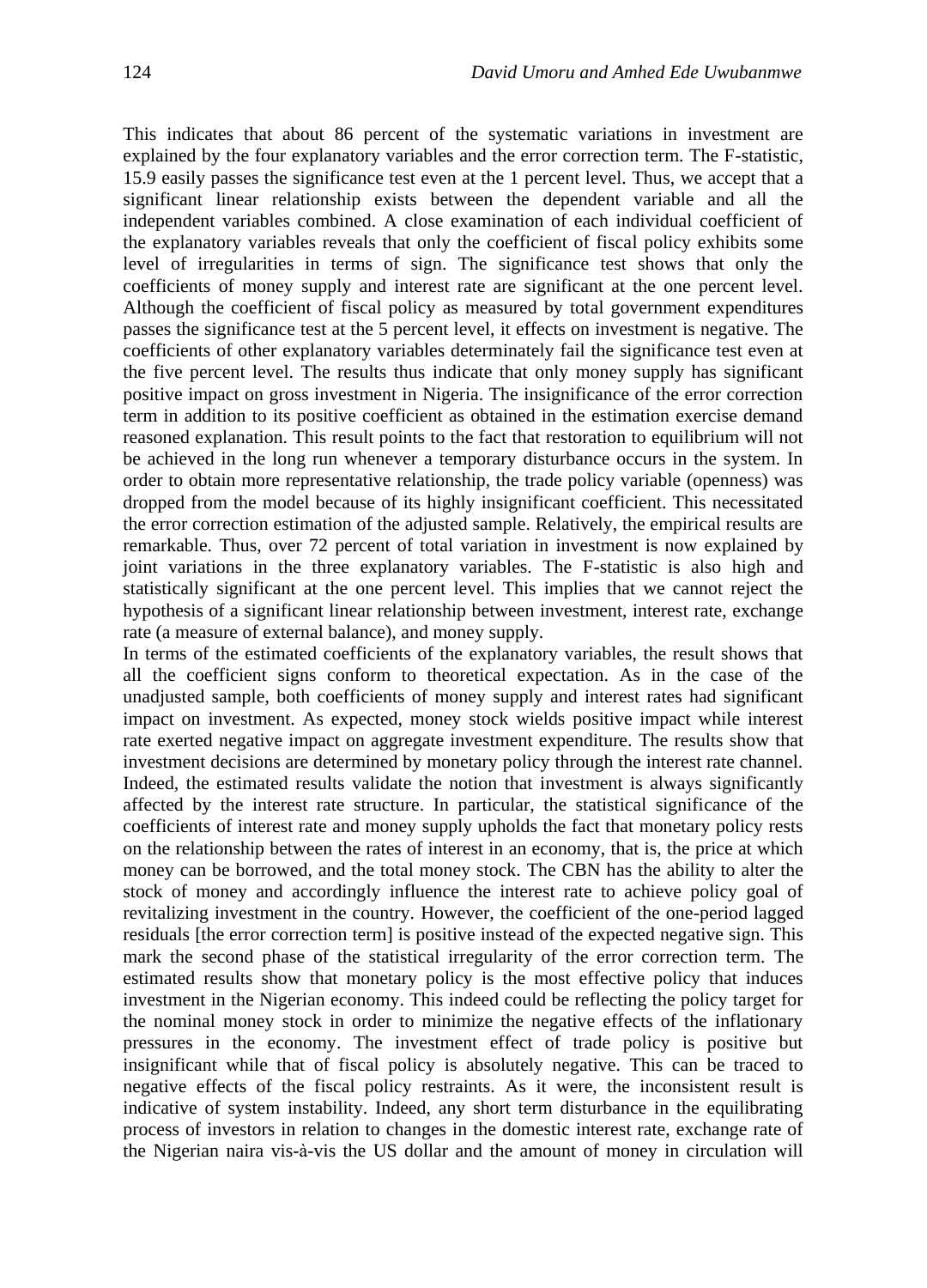create deviation from equilibrium in the long run. The observed instability in the system may have been generated as a result of the heavy government presence in aggregate expenditure in Nigeria.

| Variable (s)                                                                                 | <b>Estimation Method: Generalized Method of Moments</b> |                          |                                          |                  |  |  |
|----------------------------------------------------------------------------------------------|---------------------------------------------------------|--------------------------|------------------------------------------|------------------|--|--|
|                                                                                              |                                                         | <b>Unadjusted Sample</b> | <b>Adjusted Sample</b>                   | $P-value(s)$     |  |  |
|                                                                                              |                                                         |                          | <b>Coefficients (t-values)</b>           |                  |  |  |
| Constant                                                                                     |                                                         | $-66.2(-2.048)$ **       | $-28.5(-2.359)$ **                       | (0.0006)(0.0002) |  |  |
| <b>DINT</b>                                                                                  |                                                         | $-1.656(-5.353)$ ***     | $-2.635(-10.378)$ ***                    | (0.0000)(0.0000) |  |  |
| D(MSS)                                                                                       |                                                         | $1.626(4.639)$ ***       | $1.856(10.522)$ ***                      | (0.0000)(0.0000) |  |  |
| D(TGE)                                                                                       |                                                         | $-0.284(-2.428)$ **      | $-1.062(-2.069)$ **                      | (0.0003)(0.0239) |  |  |
| D(PON)                                                                                       |                                                         | 1.489(0.592)             | $\! +$                                   | (0.3458)         |  |  |
| $DGNV(-1)$                                                                                   |                                                         | $1.625(5.789)$ ***       | $1.225(6.026)$ ***                       | (0.0000)(0.0000) |  |  |
| <b>Adjustment Effect on Investment in Relation to Variations in Macroeconomic Policy</b>     |                                                         |                          |                                          |                  |  |  |
| Residuals $(-1)$                                                                             |                                                         | 0.525(0.968)             | $0.726(2.069)$ **                        | (2.2604)(0.0046) |  |  |
|                                                                                              |                                                         |                          | <b>Goodness-of-Fit Test Statistic(s)</b> |                  |  |  |
| $R^2$ (Adjusted $R^2$ )                                                                      |                                                         | 0.78(0.86)               | 0.74(0.72)                               |                  |  |  |
| F-statistic                                                                                  |                                                         | $15.9*$                  | $19.9*$                                  | (0.0006)(0.0002) |  |  |
| $R^2$ (Adjusted $R^2$ )                                                                      |                                                         | 0.78(0.86)               | 0.74(0.72)                               |                  |  |  |
| ***(**) indicates variable significance at 1%(5%) levels respectively; t-ratios are reported |                                                         |                          |                                          |                  |  |  |
| beside each parameter estimates                                                              |                                                         |                          |                                          |                  |  |  |
| Note: $+$ indicates drop of trade policy variable due to insignificance in the estimation of |                                                         |                          |                                          |                  |  |  |
| the unadjusted sample                                                                        |                                                         |                          |                                          |                  |  |  |

Table 5: Error Correction Results of Aggregate Investment Effects of Macroeconomic Policy in Nigeria

# **5.4 Statistical Properties of the Estimated Model**

The ARDL investment model was tested for normality, serial correlation, autoregressive conditional heteroskedasticity, heteroskedasticty, specification error and stability. The results as reported in Table 6, suggest that model is well behaved. In particular, the diagnostics indicates that the residuals are homoskedastic and serially independent. Further, the Breusch-Godfrey LM test provides evidence in favour of serially uncorrelated residuals. The Jacque-Bera statistic accepts the null hypothesis of normality at the 5 percent level of significance. By implication, the regression residuals are not haphazardly distributed and so does the annual series that generated the residuals. Indeed, the model residuals are standardized based on the third and fourth moments, this means that the measured difference of the skewness and the kurtosis of the estimated residual series with those of the normal distribution are low. The residual series would be considered nonnormal if computed JB statistic was large. The low value of the ARCH-LM test statistic is an indication that there are no ARCH effects in the estimated regression residuals. As it were, the null hypothesis of no conditional heteroskedasticity is accepted. The estimated model is also devoid of the misspecification error. This result is made evident by the low F-value of the RAMSEY Reset test statistic. The null hypothesis of no misspecification would have been rejected supposed the computed test statistic was excessively large. The recursive plot of residuals for the estimated coefficients [CUSUM and CUSUMSQ] does not diverge from the zero lines[Figures I and II] at the 5 percent level, thereby suggesting the absence of structural instability of the estimated parameters despite the shift from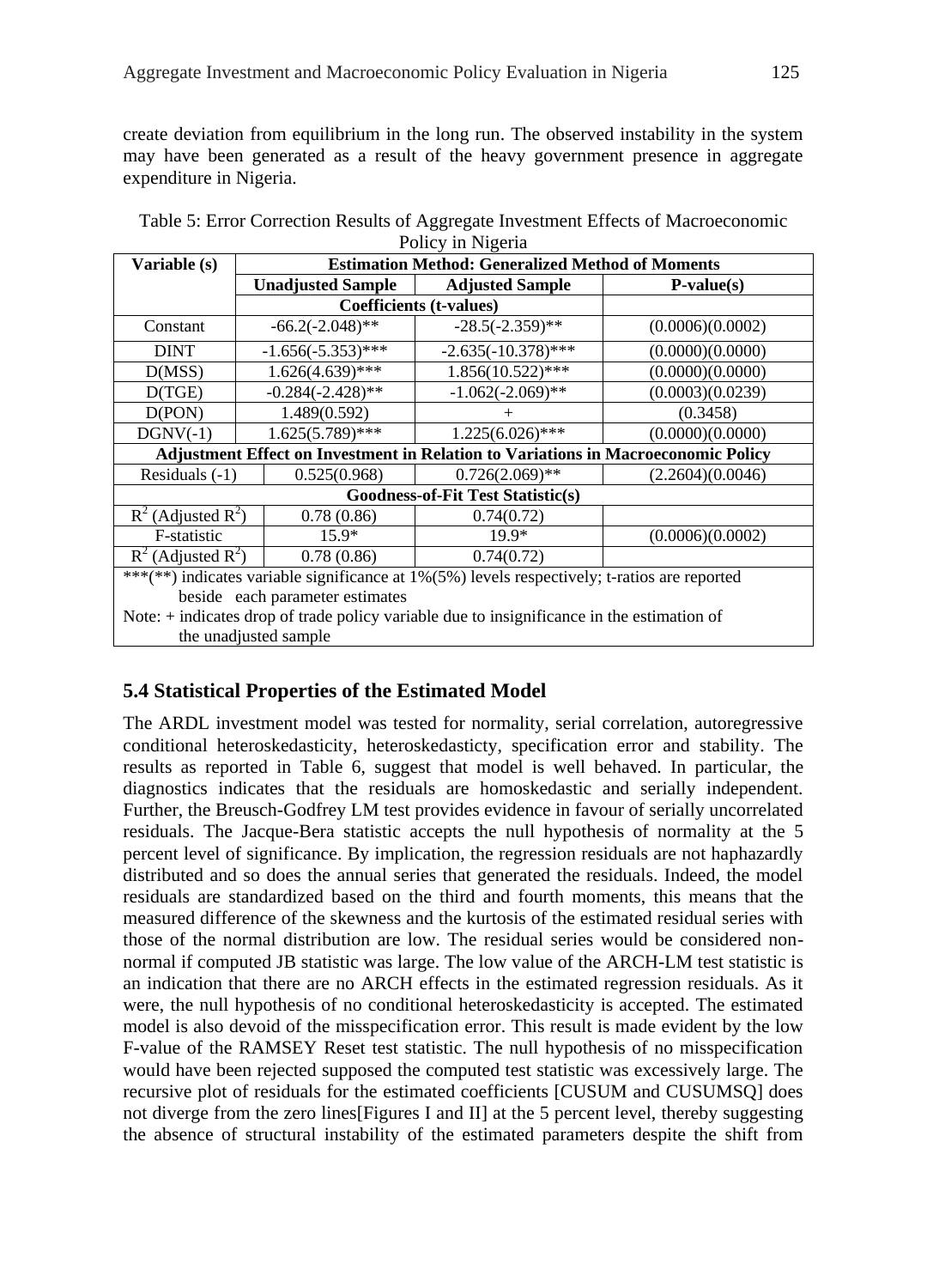direct monetary control measures to market-based since the 1980s, grave economic catastrophe of the 1980s, interest rate liberalization, amplified competition in the Nigerian banking system and shocks in the international oil prices that affected the variables used in estimation. By intuition, the estimated parameters are highly stable over the sample period.

| Table 6: Diagnostic Test Statistics                                               |             |          |                    |                                                                             |                      |  |  |
|-----------------------------------------------------------------------------------|-------------|----------|--------------------|-----------------------------------------------------------------------------|----------------------|--|--|
| <b>Test</b><br><b>Probability</b>                                                 |             |          | $F-statistic(s)$   |                                                                             |                      |  |  |
| 1. Normality<br>Jacque-Bera statistic                                             |             | 0.2246   |                    |                                                                             | 0.688                |  |  |
| 2. Serial Correlation                                                             |             |          |                    |                                                                             |                      |  |  |
| Breusch-Godfrey LM test 0.4652<br>3. Specification error                          |             |          |                    | 1.6028                                                                      |                      |  |  |
| Ramsey reset test<br>4. Stability                                                 | 0.0266      |          |                    | 0.0255                                                                      |                      |  |  |
| <b>CUSUM Plot</b><br><b>CUSUMSQ Plot</b>                                          | Fig. $2$    | Fig. $1$ |                    | 5%                                                                          | 5%                   |  |  |
| <b>Prediction Error</b><br>5. Heteroskedasticity                                  |             | $(-2+2)$ |                    |                                                                             | 5%                   |  |  |
| White Heteroskedasticity test<br>6. Autoregressive Conditional Heteroskedasticity |             | 2.6895   |                    |                                                                             | 0.8256               |  |  |
| <b>ARCH-LM Test</b>                                                               | 0.0665      |          |                    | 0.0082                                                                      |                      |  |  |
| 12<br>8                                                                           |             |          | 1.6<br>1.2         |                                                                             |                      |  |  |
| 4                                                                                 |             |          | 0.8                |                                                                             |                      |  |  |
| $\circ$                                                                           |             |          | 0.4                |                                                                             |                      |  |  |
| -4<br>-8<br>$-12$                                                                 |             |          | 0.0<br>$-0.4$      |                                                                             |                      |  |  |
| 88 89 90 91 92 93 94 95 96 97<br>98<br>CUSUM ----- 5% Significance                | 99 00 01 02 |          |                    | 88 89 90 91 92 93 94 95<br>96<br><b>CUSUM of Squares</b><br>5% Significance | 98 99 00 01 02<br>97 |  |  |
| Figure I: CUSUM                                                                   |             |          | Figure II: CUSUMSQ |                                                                             |                      |  |  |

# **6 Conclusion**

In this paper, we empirically evaluated the aggregate investment growth effect of macroeconomic policy in Nigeria. The Granger Two-Step technique of co-integration and error correction were employed for the empirical investigation using time series data covering the sample period of forty-three years. Based on this empirical investigation, we find that amongst the macroeconomic policies that are at the disposal of the government, only monetary policy proved to be a significant policy for enhancing the growth of investment in Nigeria. In particular, the result shows a very strong positive effect of monetary policy on aggregate investment as a proportion of GDP in Nigeria. Evidently, this outcome may be rationalized by the fact that money supply has a significant positive impact while interest rate also wielded significant negative impact on aggregate investment in the empirical estimation. The analysis thus follows the Keynesians' economic philosophy that as the monetary authority embark on expansionary policy,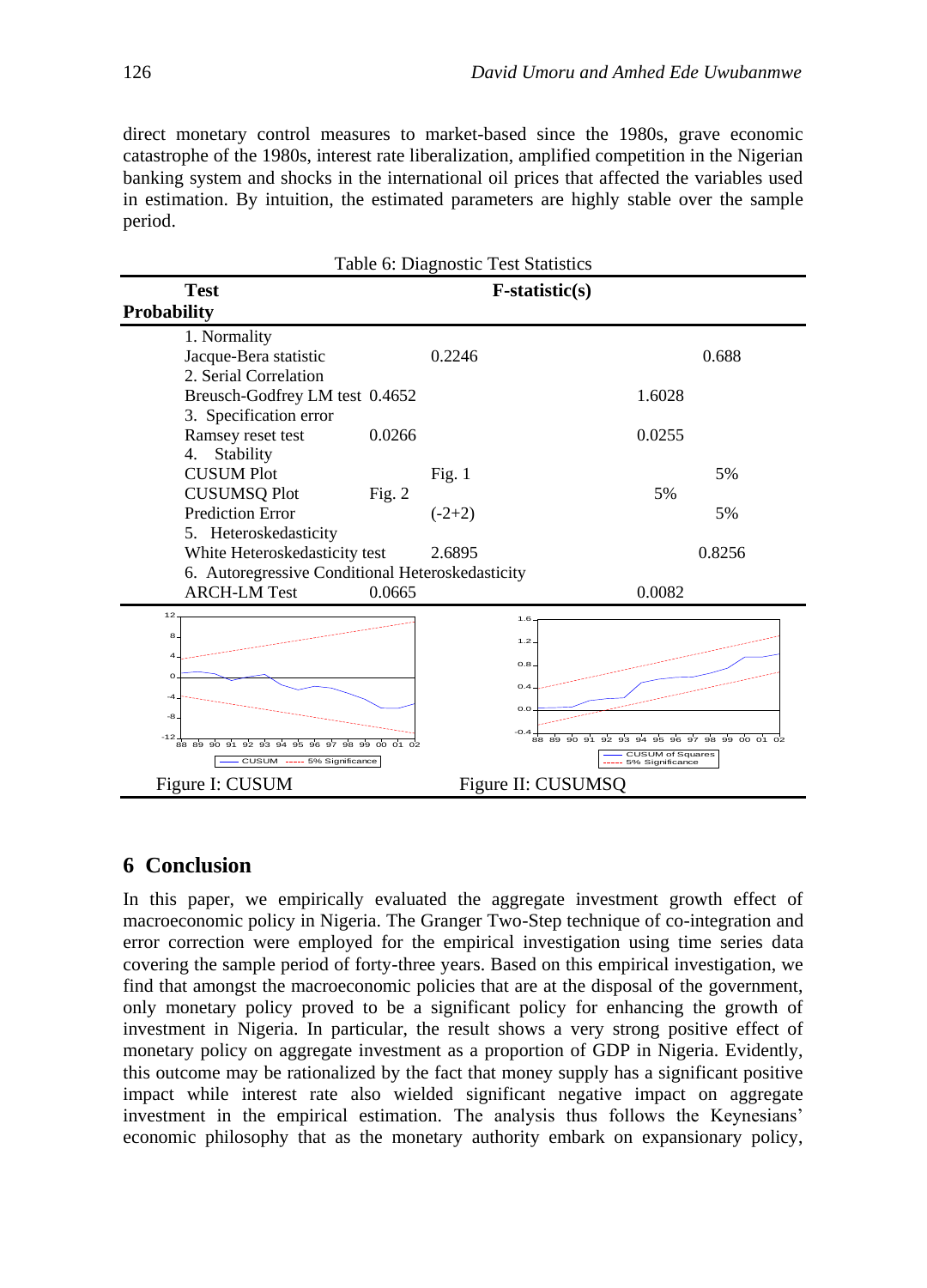money supply rises and interest rate falls. This in turn stimulates aggregate demand where investment belongs. However, the results suggest that investment in Nigeria is dynamically unstable. Indeed, there is a long-run disequilibrium relationship between the growth of investment and macroeconomic policy in Nigeria. Accordingly, any disequilibrium in the short-run will not be restored until probably when the government augments monetary policy with other economic policies such as the trade and fiscal policies. The observed system instability may have been induced by the intense volatility that characterized investment expenditure in Nigeria. Volatility in the growth of investment will persist to generate trends and patterns that can be unfolded as an empirical exercise in relation to policy evaluation. For policy to deliver the expected investment dividend to the Nigerian economy the role of monetary policy should be optimal and the government ought to be effective in implementing fiscal policy in coordination with the CBN implementation of monetary and trade policies.

**ACKNOWLEDGEMENTS:** We wish to express my profound gratitude and indebtedness to all the authors referenced in this research paper. Their intellectual deposit was of mammoth contribution to the present research and is indeed laudable.

#### **References**

- [1] Adesoji, Ultimate Guide to Business Track and Investment in Nigeria (2010).
- [2] O. D. Ajakaiye, "Economic Development in Nigeria: Issues and Experience" Conference Proceedings titled Growing the Nigerian Economy Organized by Central Bank of Nigeria: Pp 12-36, (2001).
- [3] I.R. Akingtoye, Investment Decision: Concepts, Analysis and Management (2006).
- [4] R.S. Chirinko, and U. V. Kalckreuth, "Further Evidence on the Relationship between Firm Investment and Financial Status', Deutsche Bundesbank Discussion Paper, 28/02, November (2002).
- [5] Deutsche, "Monetary Policy and Investment Behaviour: An Empirical Study. Monthly Report, July (2002).
- [6] R. Eisner, and M. Nadiri "Investment Behaviour and the Neo-Classical Theory", The Review of Economics and Statistics, **50**, (1968), 369-382.
- [7] F. O. Egwaikhide, "Fiscal Policy Management and its Effects on the Nigerian Economy" A Paper Delivered at the 2003 One-Day Seminar by the Nigeria Economic Society, (NES) at Muson Centre, Onikan Lagos May 22 2003.
- [8] N. Gujarati, Basic Econometrics, Tata McGraw-Hill Publishing Company Limited, New Delhi, 2005.
- [9] S. Guobadia, "Monetary Policy, Capital Accumulation and Output in the Nigeria Economy"; in Nigerian Economic Structure, Growth and Development, Iyoha, M.A and Itsede C.O (eds).Mindex Publishing, Benin City.
- [10] M. A. Iyoha, Rekindling Investment for Economic Development in Nigeria. Microeconomics Issues, 1998.
- [11] A. Iwayemi, "Macroeconomic Policy Issues in an Open Economy: A Case Study of Nigeria. An NCEMA Publication Ibadan, 1995.
- [12] K. S.Kimball, "The Quantitative Analytics of the Basic Neomonetarist Model," NBER Working Paper, March, Journal of Money, Credit and Banking, **27**, (1995), pp. 1241-77.